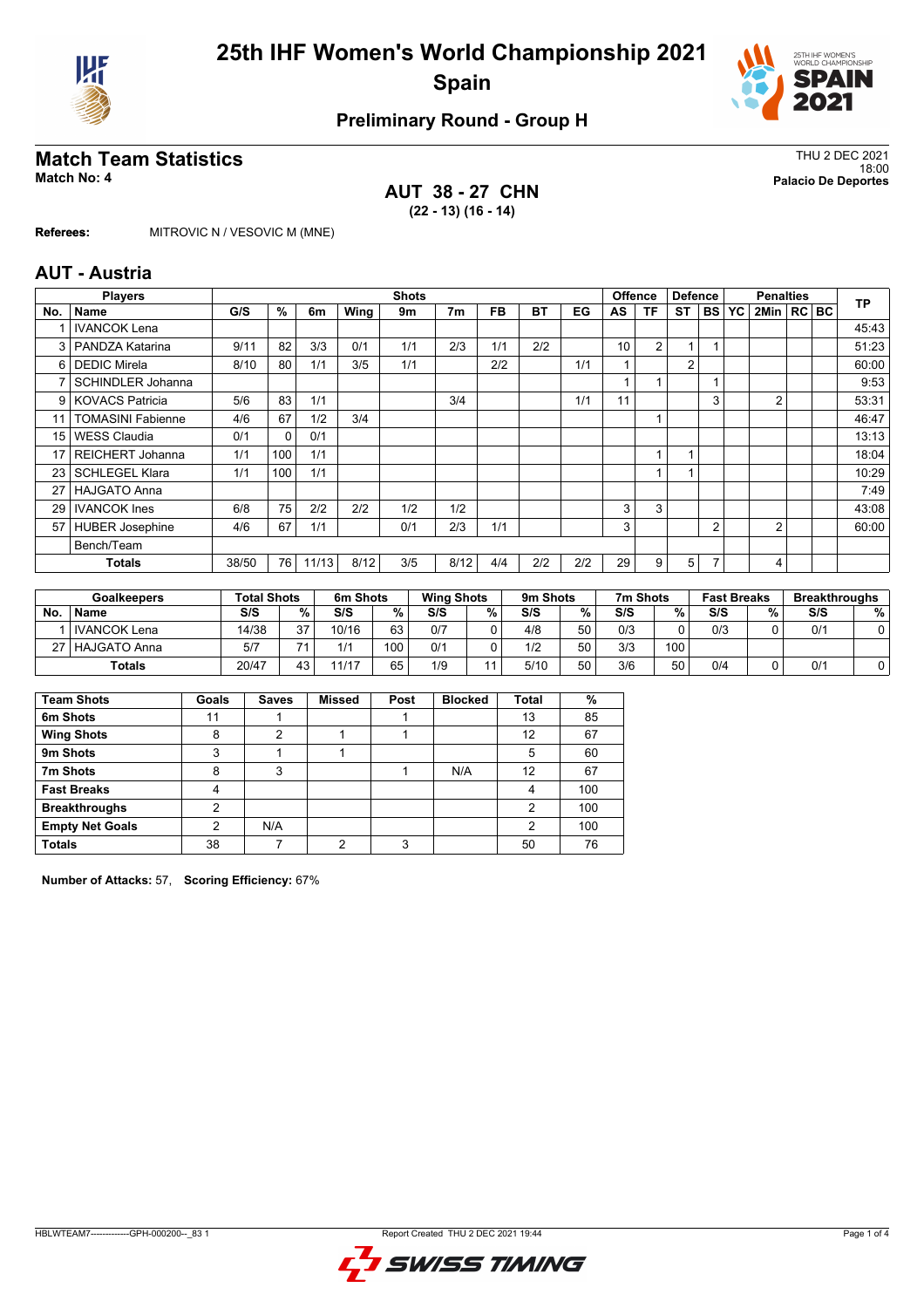



### **Preliminary Round - Group H**

# **Match Team Statistics** Thu 2 DEC 2021

**AUT 38 - 27 CHN (22 - 13) (16 - 14)**

18:00 **Match No: 4 Palacio De Deportes**

**Referees:** MITROVIC N / VESOVIC M (MNE)

#### **AUT - Austria**

**Team** Goals / Shots

 $1/1$   $\frac{1}{2}$   $\frac{1}{2}$ 

2-Missed 3-Post

| <b>Players</b><br>Goals / Shots |            |            |     |                    |                 |                      | <b>Shots Distribution</b> |                                   |     |                          |     |                      |           |  |
|---------------------------------|------------|------------|-----|--------------------|-----------------|----------------------|---------------------------|-----------------------------------|-----|--------------------------|-----|----------------------|-----------|--|
| 1 IVANCOK L                     |            | 3 PANDZA K |     | 6 DEDIC M          |                 |                      | 7 SCHINDLER J             | 9 KOVACS P                        |     |                          |     | <b>11 TOMASINI F</b> | 15 WESS C |  |
|                                 |            |            |     |                    | 1/1             |                      |                           |                                   | 1/1 |                          |     |                      |           |  |
|                                 | 3/3<br>. . |            | 1/1 | 1/2<br>. .         | 1/1             | 2/2                  |                           | $\blacksquare$ $\blacksquare$ 0/1 |     | . .                      | 0/1 |                      |           |  |
|                                 | 3/4<br>9 H | 1/1        |     | $\blacksquare$ 3/3 |                 | $0/1$ $\blacksquare$ |                           | $\blacksquare$ 2/2                |     | $2/2$ $\blacksquare$ 1/1 |     | 3/3                  |           |  |
|                                 | 1-Missed   |            |     |                    |                 |                      |                           |                                   |     |                          |     | 1-Post               | 1-Post    |  |
|                                 |            |            |     |                    | $\cdots \cdots$ |                      | <b>AA BILIAAIII</b>       | ---------                         |     |                          |     |                      |           |  |

| 17 REICHERT J | 23 SCHLEGEL K | 27 HAJGATO A | 29 IVANCOK I | 57 HUBER J                    |
|---------------|---------------|--------------|--------------|-------------------------------|
|               |               |              |              | $\overline{A}$ $\overline{A}$ |
|               |               |              | 3/4<br>1/1   | 1/2                           |
|               | 1/1           |              | 1/1<br>1/1   | 1/1<br>1/1                    |
|               |               |              | 1-Post       | I-Missed                      |



Saves / Shots

| า/ั⊿ |     | 1/3 |
|------|-----|-----|
| 4/8  |     | 4/6 |
| 3/14 | 1/2 | 217 |

| 1/2 |
|-----|
| 2/4 |
| 1/6 |
|     |

| 27 HAJGATO A |     |
|--------------|-----|
| 1/1          | 0/1 |
|              | 212 |
| 1/2          | 1/1 |

#### HBLWTEAM7-------------GPH-000200--\_83 1 Report Created THU 2 DEC 2021 19:44

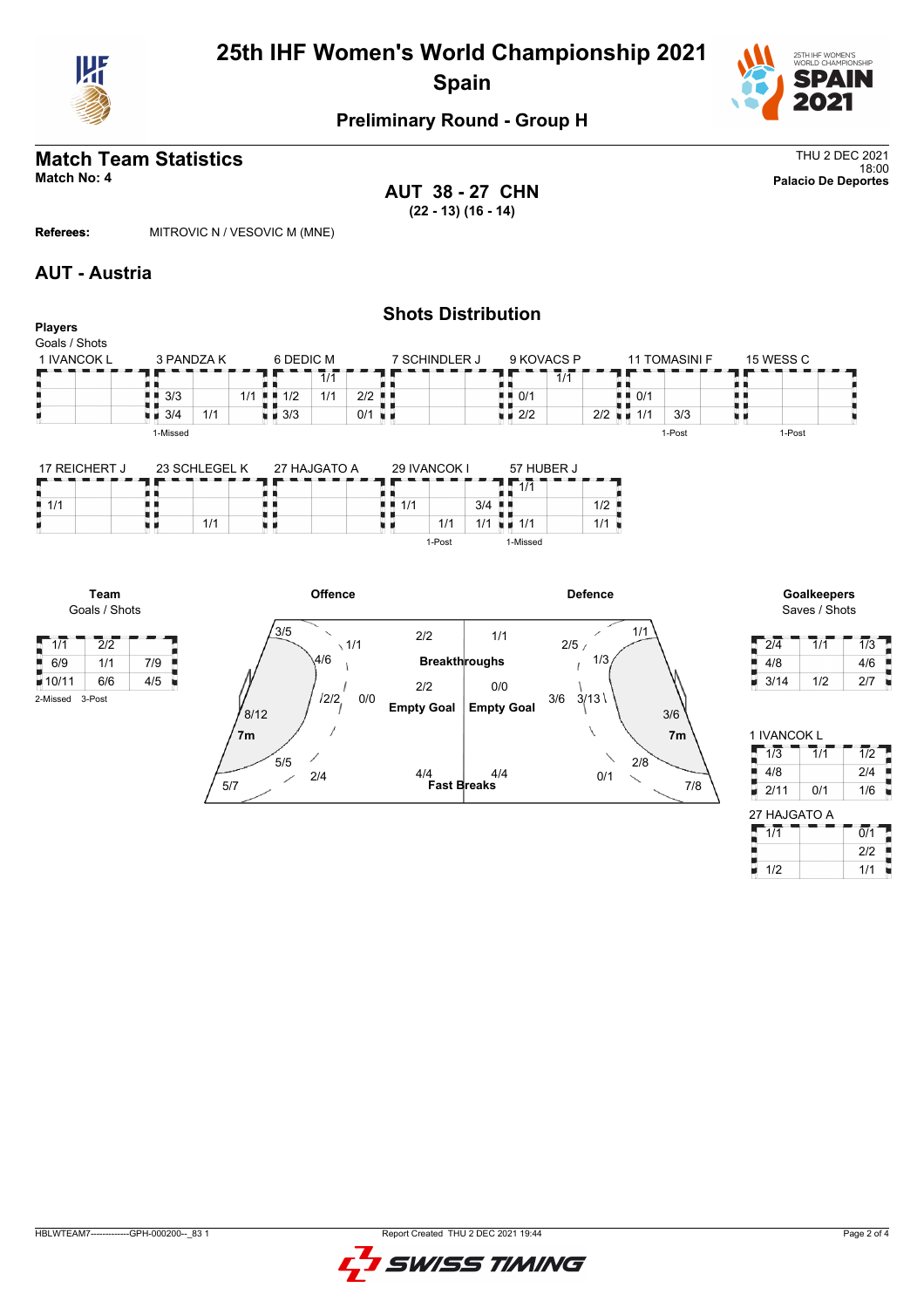



### **Preliminary Round - Group H**

# **Match Team Statistics** Thu 2 DEC 2021

**AUT 38 - 27 CHN (22 - 13) (16 - 14)**

18:00 **Match No: 4 Palacio De Deportes**

**Referees:** MITROVIC N / VESOVIC M (MNE)

#### **CHN - PR Of China**

|                      | <b>Players</b>                                                           |      |                    |                         |          | <b>Shots</b> |     |                   |           |          |              | <b>Offence</b><br><b>Defence</b><br><b>Penalties</b> |           |               |           |                    |                |  | <b>TP</b> |                      |
|----------------------|--------------------------------------------------------------------------|------|--------------------|-------------------------|----------|--------------|-----|-------------------|-----------|----------|--------------|------------------------------------------------------|-----------|---------------|-----------|--------------------|----------------|--|-----------|----------------------|
| No.                  | <b>Name</b>                                                              | G/S  | %                  | 6m                      | Wing     | 9m           |     | 7 <sub>m</sub>    | <b>FB</b> | ВT       | EG           | AS                                                   | <b>TF</b> | <b>ST</b>     | <b>BS</b> | YC                 | 2Min   RC   BC |  |           |                      |
|                      | LU Chang                                                                 |      |                    |                         |          |              |     |                   |           |          |              |                                                      |           |               |           |                    |                |  |           | 11:57                |
| 3                    | <b>ZHANG Haixia</b>                                                      | 8/10 | 80                 |                         | 7/8      | 0/1          |     |                   | 1/1       |          |              | 1                                                    | 1         |               |           |                    |                |  |           | 59:47                |
| 5                    | <b>WANG Jiayi</b>                                                        |      |                    |                         |          |              |     |                   |           |          |              |                                                      |           |               |           |                    |                |  |           | 5:11                 |
| 10                   | <b>TIAN Xiuxiu</b>                                                       | 3/5  | 60                 | 1/2                     | 1/1      | 1/1          |     | 0/1               |           |          |              | $\overline{c}$                                       |           |               |           |                    |                |  |           | 40:52                |
| 11                   | <b>YU Yuanyuan</b>                                                       |      |                    |                         |          |              |     |                   |           |          |              |                                                      |           |               |           |                    | $\overline{2}$ |  |           | 30:35                |
| 12 <sup>2</sup>      | <b>HUANG Xia</b>                                                         |      |                    |                         |          |              |     |                   |           |          |              |                                                      |           |               |           |                    |                |  |           | 31:56                |
| 14                   | ZHOU Mengxue                                                             | 5/14 | 36                 | 1/5                     |          | 2/6          |     | 1/2               | 1/1       |          |              | 4                                                    | 3         |               |           |                    | $\overline{2}$ |  |           | 47:12                |
| 18 <sup>1</sup>      | LIU Chan                                                                 | 1/3  | 33                 | 0/2                     |          | 1/1          |     |                   |           |          |              |                                                      |           |               |           |                    |                |  |           | 15:00                |
| 19                   | <b>MO Mengmeng</b>                                                       | 0/2  | $\Omega$           | 0/1                     |          | 0/1          |     |                   |           |          |              | 2                                                    |           |               |           |                    | 1              |  |           | 41:47                |
| 20                   | <b>WANG Keke</b>                                                         |      |                    |                         |          |              |     |                   |           |          |              |                                                      |           |               |           |                    |                |  |           | 2:55                 |
| 23                   | QU Wenna                                                                 |      |                    |                         |          |              |     |                   |           |          |              |                                                      |           |               |           |                    |                |  |           |                      |
| 27                   | <b>GONG Lei</b>                                                          | 2/2  | 100                | 2/2                     |          |              |     |                   |           |          |              | 1                                                    | 1         |               |           |                    | $\overline{2}$ |  |           | 37:14                |
| 32                   | SUN Jiao                                                                 | 1/1  | 100                |                         |          |              |     |                   | 1/1       |          |              |                                                      |           |               |           |                    |                |  |           | 19:23                |
| 34                   | <b>JIN Mengqing</b>                                                      | 7/14 | 50                 | 2/8                     |          | 1/1          |     | 2/3               | 1/1       | 1/1      |              | 6                                                    | 4         |               |           |                    |                |  |           | 44:26                |
| 43                   | <b>WANG Shuhui</b>                                                       | 0/5  | 0                  | 0/4                     |          | 0/1          |     |                   |           |          |              |                                                      |           | 4             |           |                    |                |  |           | 23:45                |
| 66                   | <b>SONG Chenxi</b>                                                       |      |                    |                         |          |              |     |                   |           |          |              |                                                      |           |               |           |                    |                |  |           | 8:00                 |
|                      | Bench/Team                                                               |      |                    |                         |          |              |     |                   |           |          |              |                                                      |           |               |           |                    |                |  |           |                      |
|                      | 6/24<br>5/12<br>3/6<br>4/4<br>1/1<br><b>Totals</b><br>27/56<br>48<br>8/9 |      |                    |                         |          |              |     | 20                | 12        |          |              | 2                                                    | 9         |               |           |                    |                |  |           |                      |
|                      |                                                                          |      |                    |                         |          |              |     |                   |           |          |              |                                                      |           |               |           |                    |                |  |           |                      |
|                      | <b>Goalkeepers</b>                                                       |      | <b>Total Shots</b> |                         | 6m Shots |              |     | <b>Wing Shots</b> |           | 9m Shots |              |                                                      | 7m Shots  |               |           | <b>Fast Breaks</b> |                |  |           | <b>Breakthroughs</b> |
| <b>N<sub>n</sub></b> | <b>Namo</b>                                                              | C/C  |                    | $\mathbf{O}/\mathbf{O}$ | C/C      | $\mathbf{0}$ | C/C |                   | 0/        | C/C      | $\mathbf{0}$ | C/C                                                  |           | $\mathbf{0}I$ | C/C       |                    | $\mathbf{0}$   |  | C/C       | 0/                   |

|     | Goalkeepers    | Total Shots |                 | 6m Shots |    | <b>Wing Shots</b> |    | <b>9m Shots</b> |     | 7m Shots |    | <b>Fast Breaks</b> |   | <b>Breakthroughs</b> |   |
|-----|----------------|-------------|-----------------|----------|----|-------------------|----|-----------------|-----|----------|----|--------------------|---|----------------------|---|
| No. | <b>Name</b>    | S/S         | %               | S/S      | %  | S/S               | %  | S/S             | %   | S/S      | %  | S/S                | % | S/S                  | % |
|     | LU Chang       | 1/10        | 10              | 0/2      |    | 1/3               | 33 | 0/2             | 0   | 0/2      |    |                    |   |                      |   |
|     | 12 HUANG Xia   | 4/24        | 17              | 1/7      | 14 | 1/7               | 14 | 1/1             | 100 | 1/6      | 17 | 0/2                |   | 0/1                  |   |
|     | 66 SONG Chenxi | 1/6         | 17              | 0/2      | ⌒  |                   |    |                 |     | 1/2      | 50 | 0/2                |   |                      |   |
|     | EG             |             |                 |          |    |                   |    |                 |     |          |    |                    |   |                      |   |
|     | <b>Totals</b>  | 7/45        | 16 <sub>1</sub> | 1/12     | 8  | 2/10              | 20 | 1/4             | 25  | 3/11     | 27 | 0/4                |   | 0/2                  |   |
|     |                |             |                 |          |    |                   |    |                 |     |          |    |                    |   |                      |   |

| <b>Team Shots</b>      | Goals | <b>Saves</b> | <b>Missed</b> | Post | <b>Blocked</b> | <b>Total</b> | %   |
|------------------------|-------|--------------|---------------|------|----------------|--------------|-----|
| 6m Shots               | 6     | 11           | 2             |      | 4              | 24           | 25  |
| <b>Wing Shots</b>      | 8     |              |               |      |                | 9            | 89  |
| 9m Shots               | 5     | 5            |               |      | 2              | 12           | 42  |
| 7m Shots               | 3     | 3            |               |      | N/A            | 6            | 50  |
| <b>Fast Breaks</b>     | 4     |              |               |      |                | 4            | 100 |
| <b>Breakthroughs</b>   |       |              |               |      |                |              | 100 |
| <b>Empty Net Goals</b> |       | N/A          |               |      |                |              |     |
| <b>Totals</b>          | 27    | 20           | ◠             |      | 6              | 56           | 48  |

**Number of Attacks:** 60, **Scoring Efficiency:** 45%